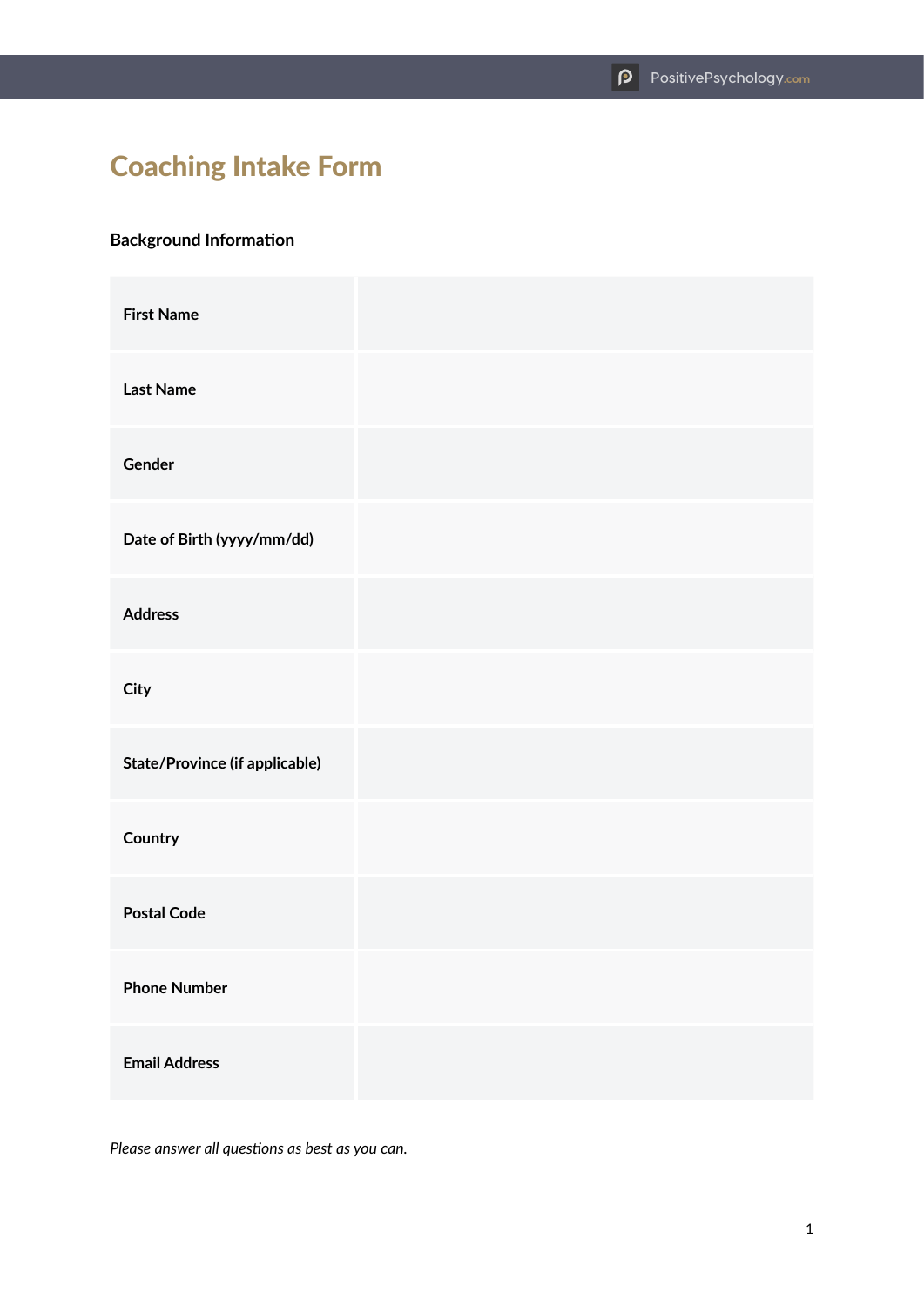#### Part I: **Why Coaching, Why Now?**

1) Which area of your life do you think could benefit from coaching?

| Career                 | Personal Growth and Development | Both |  |
|------------------------|---------------------------------|------|--|
| Other (please specify) |                                 |      |  |
|                        |                                 |      |  |
|                        |                                 |      |  |
|                        |                                 |      |  |

2) What challenges are you currently facing that you think would benefit from coaching? Use the space below to describe **at least two areas** where you are having trouble.

3) Describe what the best case scenario would look like for you after you have successfully overcome these obstacles.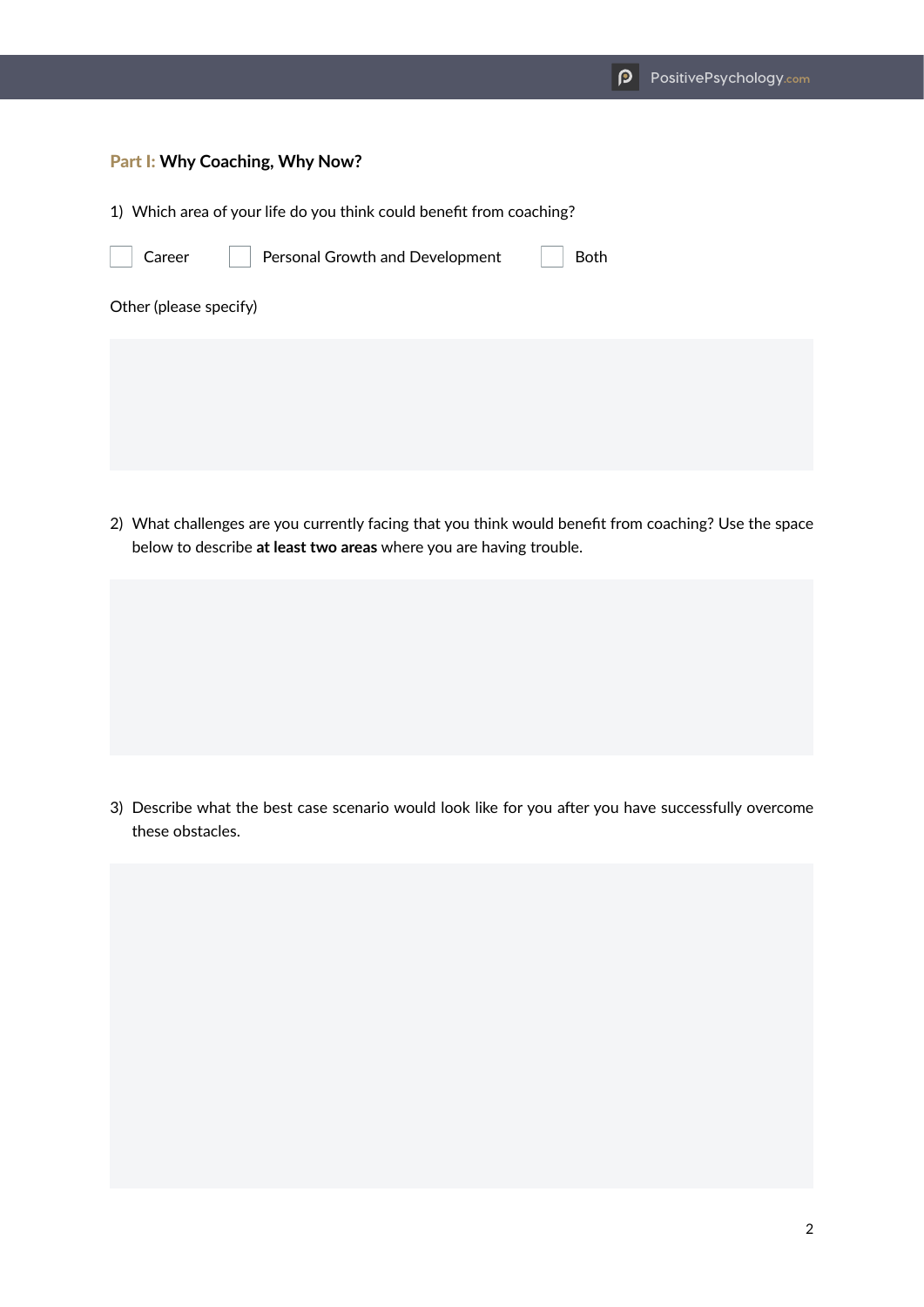4) Name any interests or hobbies you enjoy doing.

■ ■ ■ ■

#### Part II: **Self-Reflection**

1) What do you think are your best qualities? Please describe or list them below.

2) Is there any quality that you have not listed above which you would like to improve? Please describe or list these qualities below.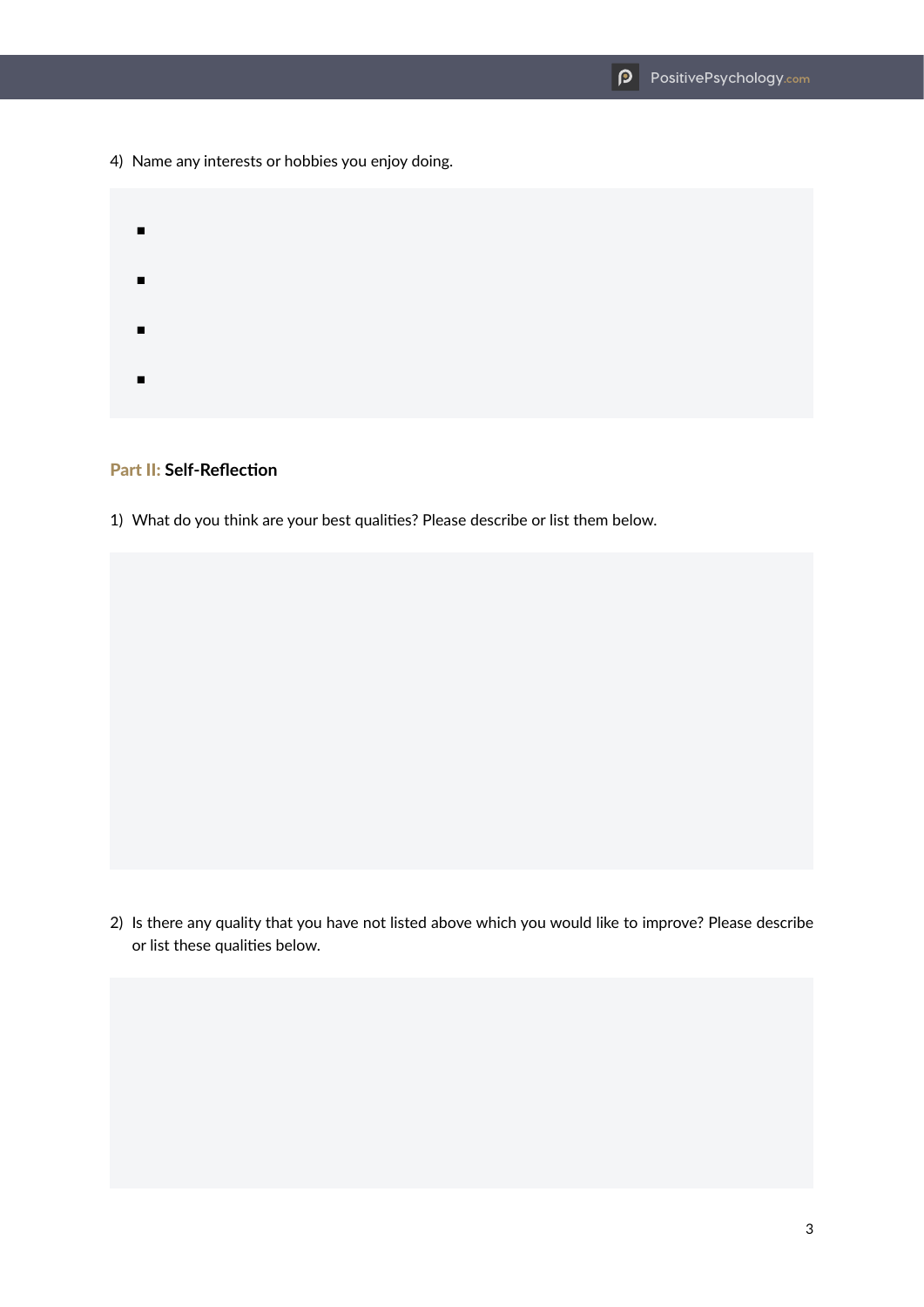3) What do you want your future to look like?

4) How can coaching help you achieve the future you desire?

### Part III: **Coping Mechanisms**

1) What do you do when you are stressed out?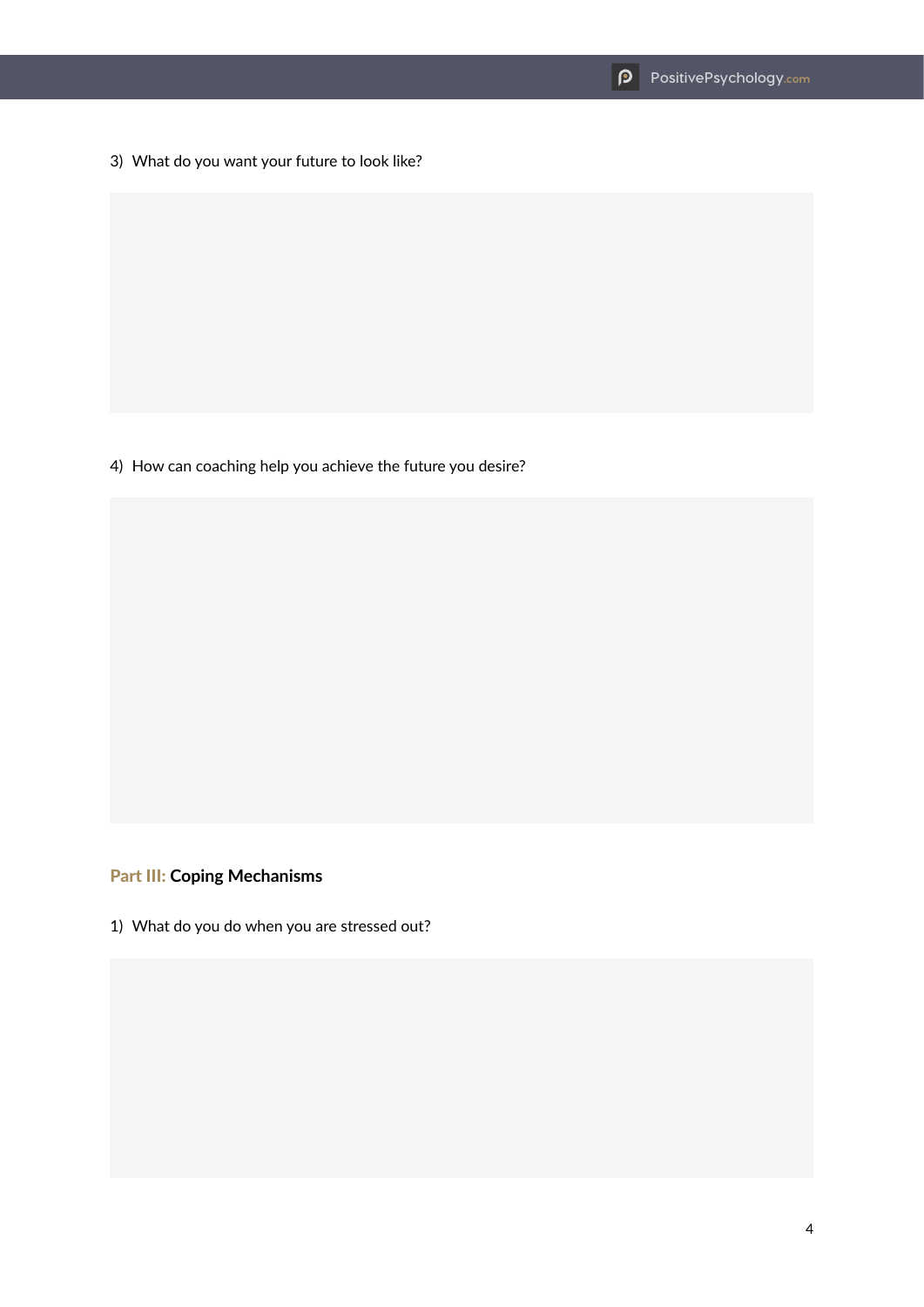2) What do you find helps you when you are struggling to move forward? Is there an approach or tactic that works best to help get you going?

3) What changes do you think you need to make to help you react better to specific situations?